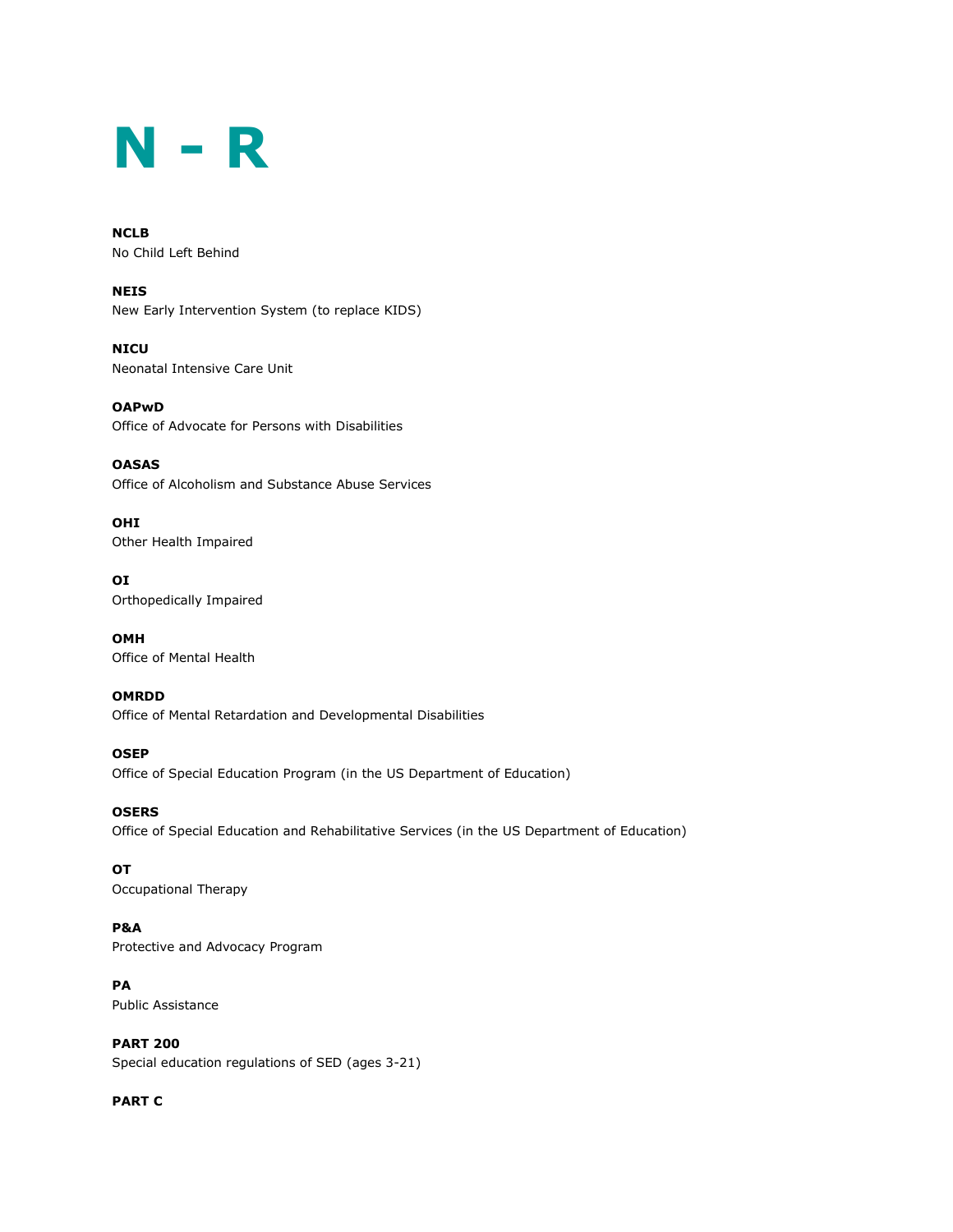Section of IDEA pertaining to children ages birth through two

## **PCAP**

Prenatal Care Assistance Program

#### **PD**

Pupil with a Disability OR Preschool with a Disability OR PD Reports

#### **PE**

Physical Education

#### **PHCP**

Physically Handicapped Children's Program

#### **PICECP**

Permanent Interagency Committee on Early Childhood Programs

#### **PICU/NICU**

Pediatric (Neonatal) Intensive Care Unit

#### **Placement**

the place where services will be provided to the child and it should be in the least restrictive environment possible, such as the home or the preschool setting.

#### **PLP**

Present Level of Performance

#### **PPN**

Prenatal and Perinatal Networks

#### **PRC**

Pediatric Resource Center

## **Preschool Child with a Disability**

a preschool child who is found eligible (due to mental, physical, or emotional reasons) to receive appropriate educational opportunities from special programs and services approved by the State Education Department.

#### **PS**

Preschool

#### **Psychological Services**

administering and interpreting psychological tests and information about a child's behavior and child/family conditions related to learning, mental health and development.

## **PT**

Physical Therapy

## **PTA**

Physical Therapist Assistant

## **QA**

Quality Assurance